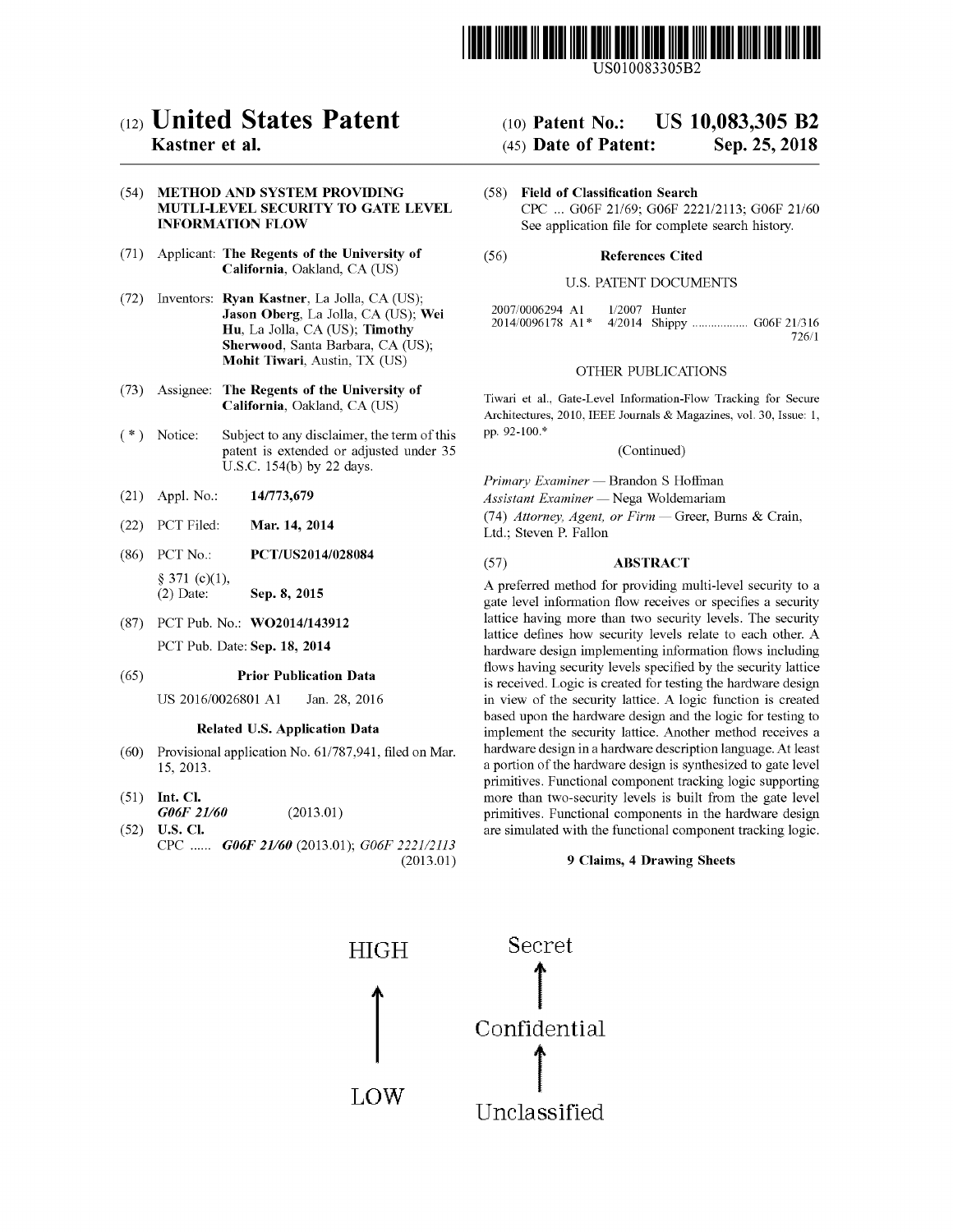#### (56) References Cited

#### OTHER PUBLICATIONS

Hu, W., et al., "Reducing timing channels with fuzzy time", Proceedings of the 1991 IEEE Symposium of Security and Privacy, (1991), pp. 8-20.<br>Hu, W., et al., "Theoretical Fundamentals of Gate Level Information<br>Flow Tracking", IEEE Trans. Computer-Aided Design of Integrated

Circuits and Systems, vol. 30, Issue 8, (2011), pp. 1128-1140.<br>Hu, W., et al., "Expanding Gate Level Information Flow Tracking

for Multi-level Security in Critical Embedded Systems", IEEE<br>Embedded Systems Letters, vol. 5, Issue 2, May 3, 2013, pp. 25-28. Kastner, Ryan, et al.. "Enforcing Information Flow Guarantees in Reconfigurable Systems with Mix-Trusted IP", International Conference on Engineering of Reconfigurable Systems and Algorithms (ERSA), (Jul. 2011), 12 pages.

Kemmerer, Richard A., "Shared Resource Matrix Methodology: An Approach to Identifying Storage and Timing Channels", ACM<br>Transactions on Computer Systems, vol. 1, No. 3, (Aug. 1983), pp. 256-277.<br>Li, Xun, et al., "Caisson: A Hardware Description Language for

Secure Information Flow", PLDI'11, Proceedings on the 32nd ACM

SIGPLAN conference on Programming language design and implementation, Jun. 4-8, 2011, pp. 109-120.<br>Oberg, Jason, et al., "Information Flow Isolation in I2C and USB", Proceedings of the 48th Design Automation Conference (DA

Oberg, Jason, et al., "Leveraging Gate-Level Properties to Identify Hardware Timing Channels". IEEE Transactions on Computer-

Aided Design of Integrated Circuits and Systems, vol. 33, Issue 9, (Sep. 2014), pp. 1288-1301.<br>Tiwari, Mohit, et al., "Execution Leases: A Hardware-Supported Mechanism for Enforcing Strong Non-Interference" 42nd Annual IEE

MICRO-42, Dec. 12-16, 2009, pp. 493-504.<br>Tiwari, Mohit, et al., "Crafting a Usable Microkernel, Processor,<br>and I/O System with Strict and Provable Information Flow Secu-<br>rity", 38th Annual International Symposium on Comput

Tolstrup, Terkel, K., "Language-based Security for VHDL", PhD Thesis, Informatics and Mathematical Modelling, Technical University of Denmark, DTU, (2007), 158 pages.

Wray, John C., "An Analysis of Covert Timing Channels", Proceedings of the 1991 IEEE Symposium on Security and Privacy, (1991), pp. 2-7.

\* cited by examiner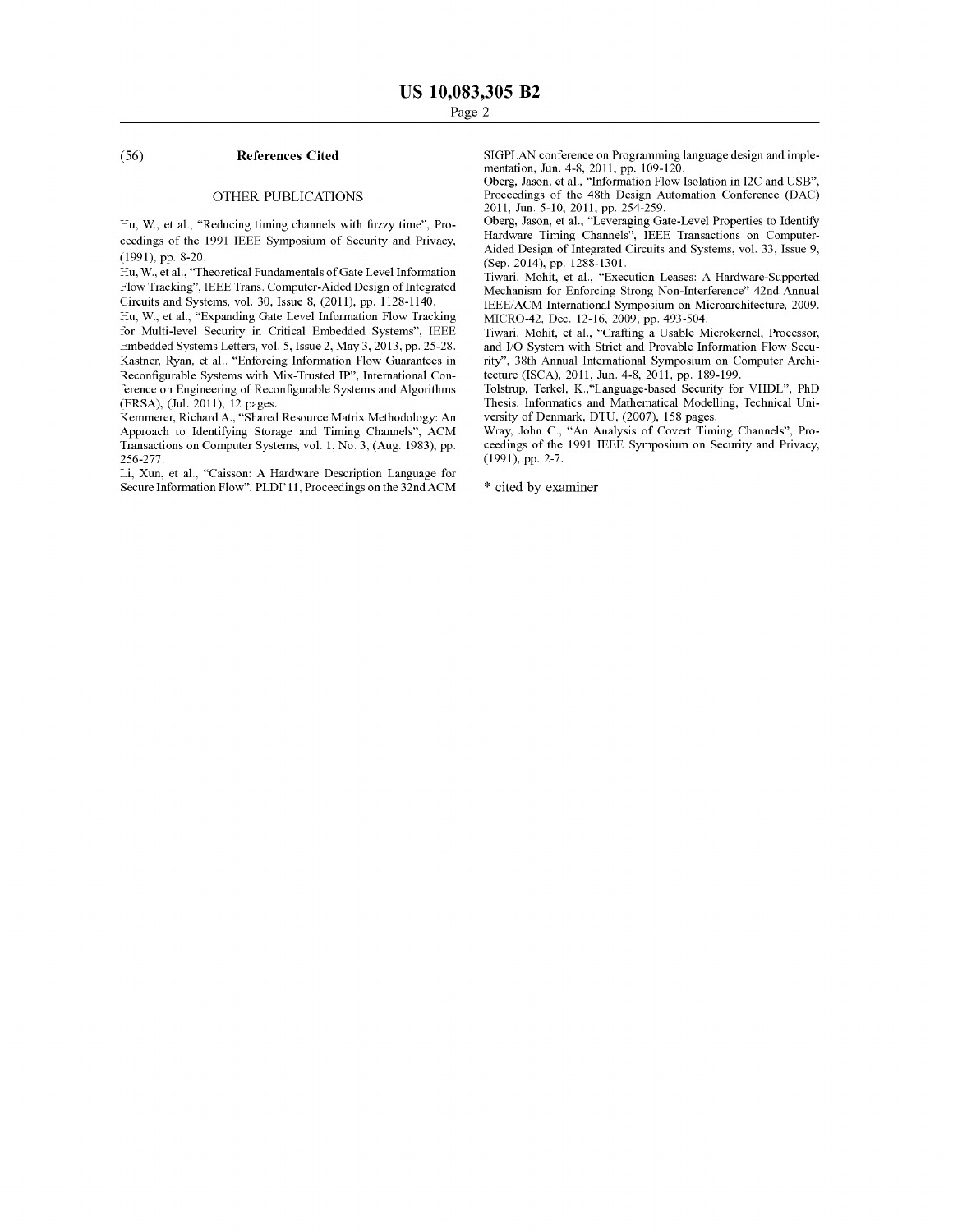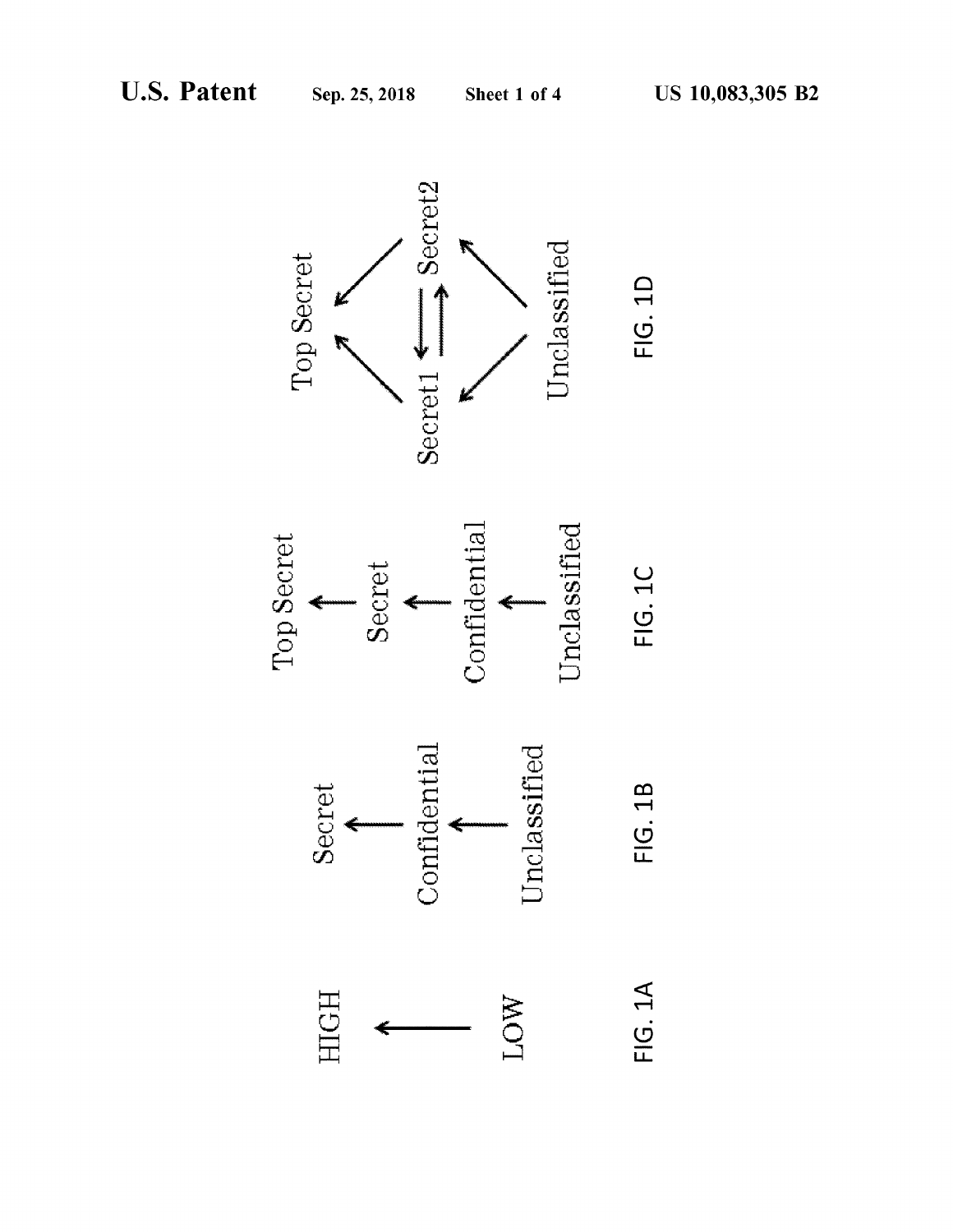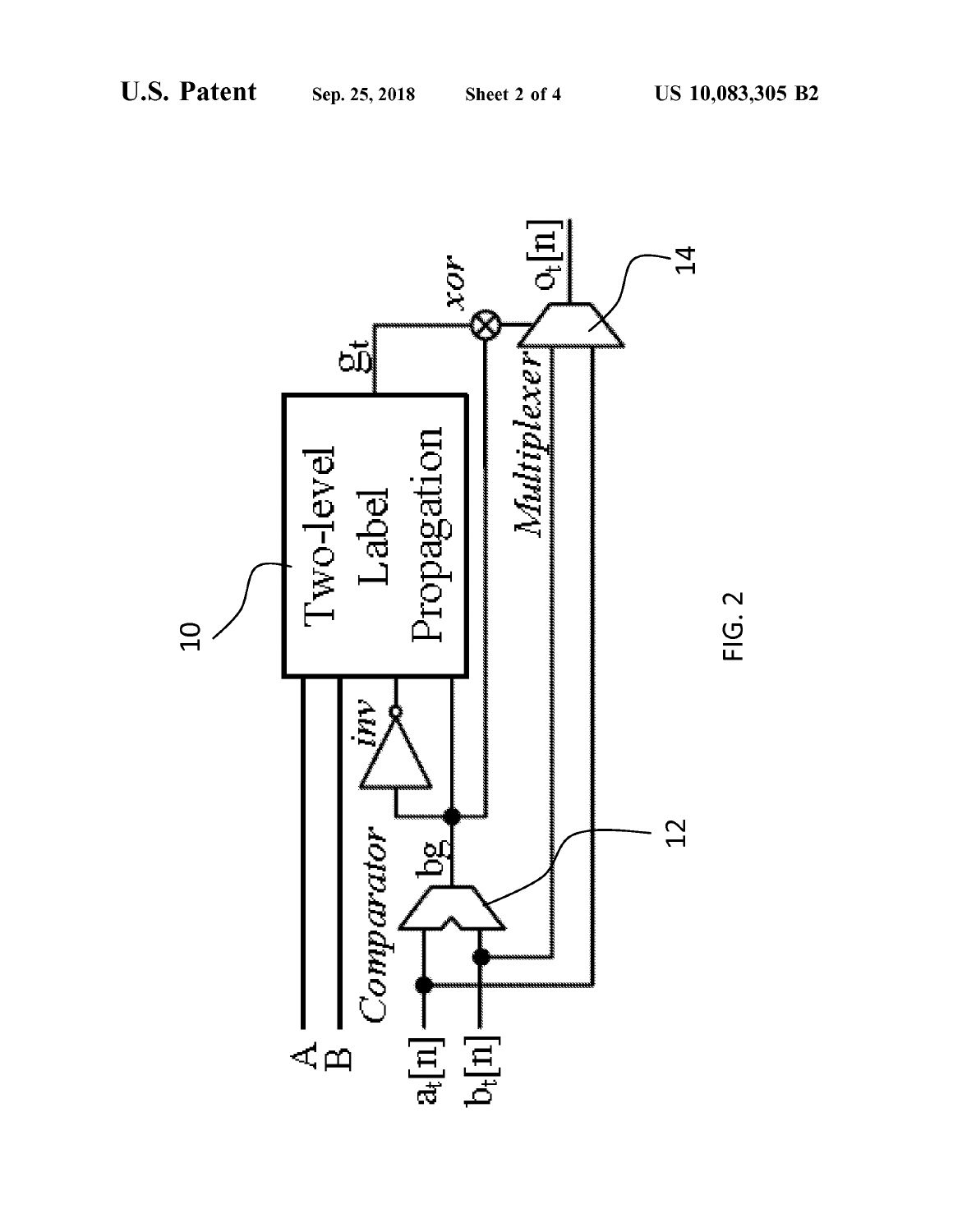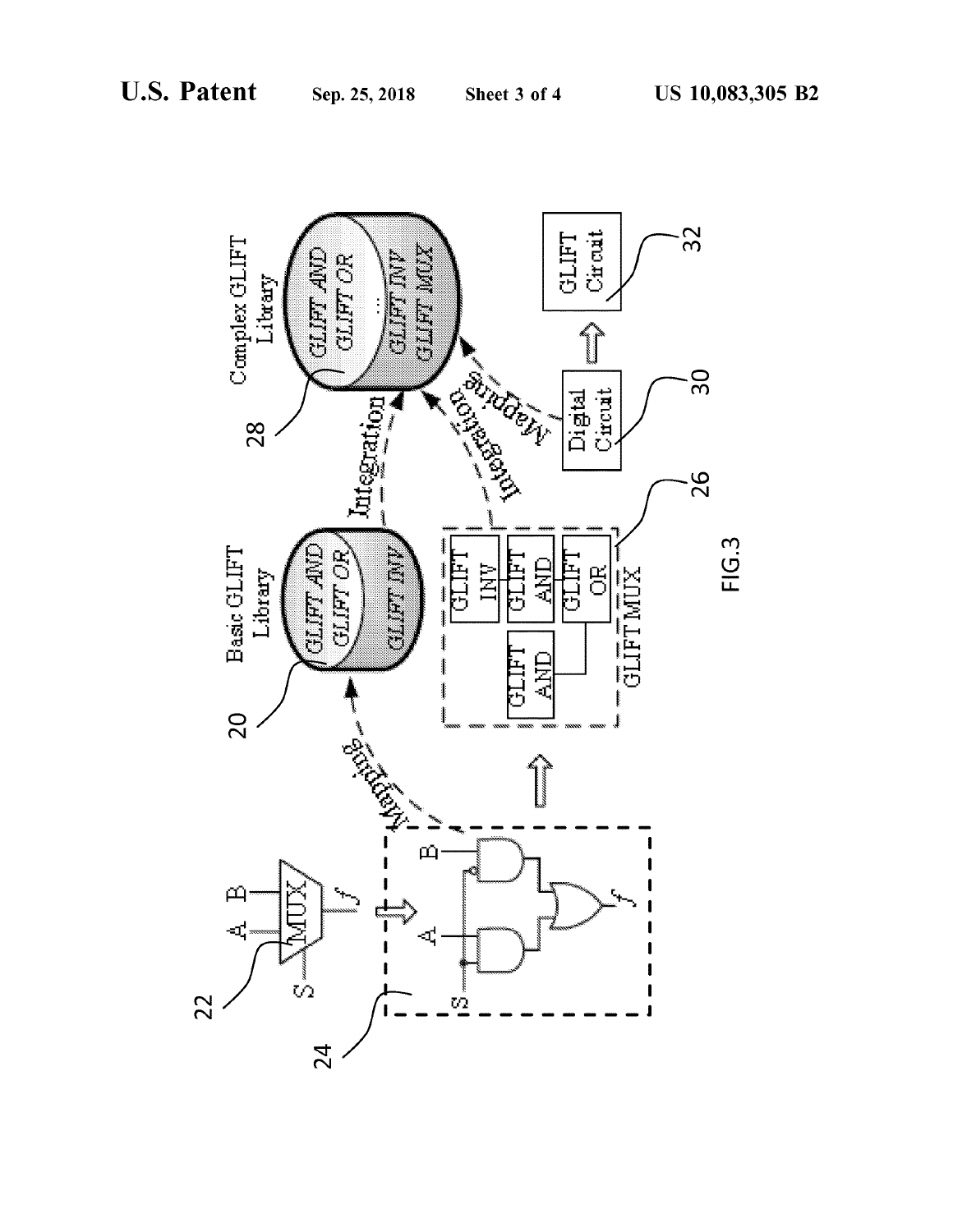

Sheet 4 of 4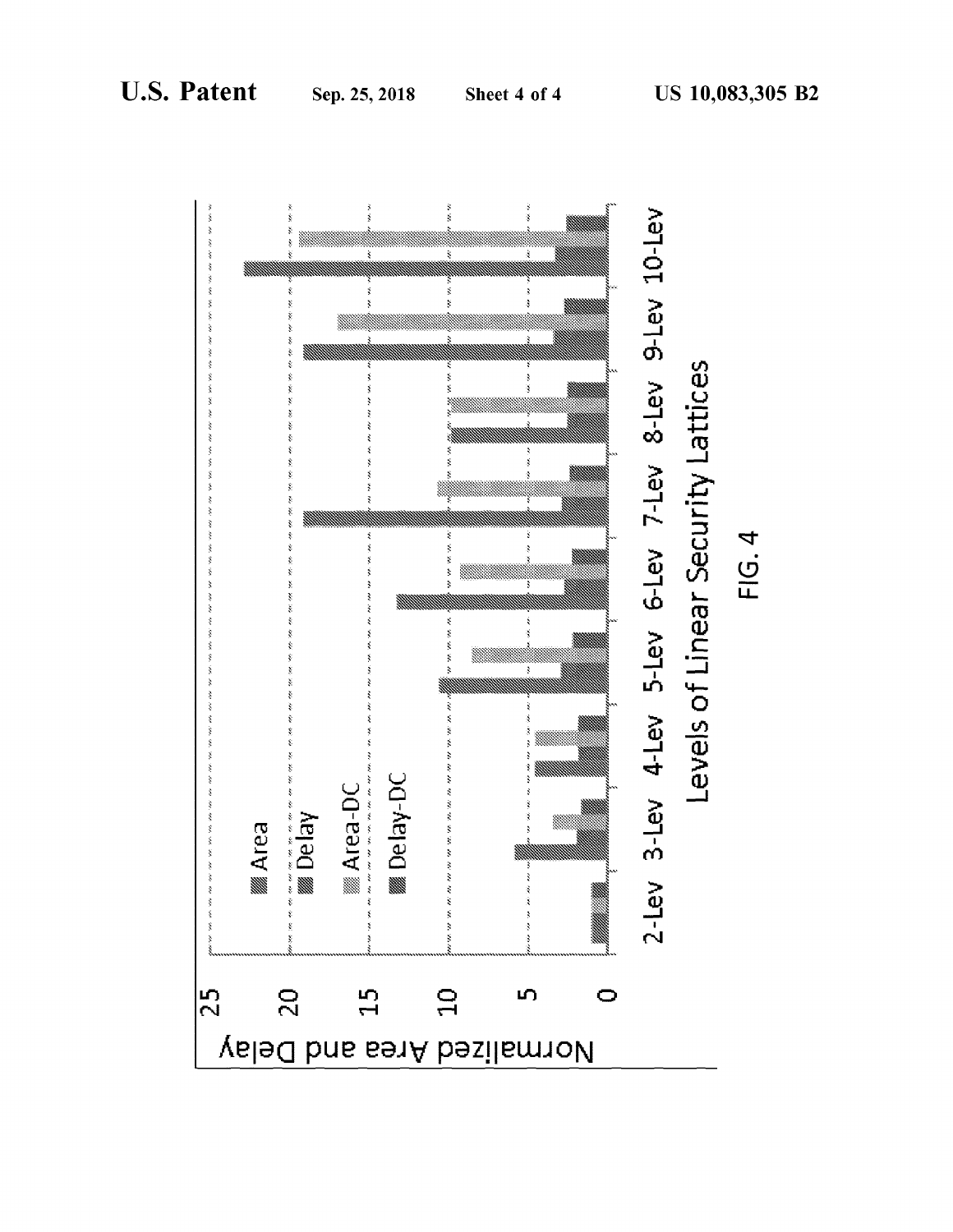$\overline{\phantom{a}}$ 

20

## METHOD AND SYSTEM PROVIDING **MUTLI-LEVEL SECURITY TO GATE LEVEL INFORMATION FLOW**

#### PRIORITY CLAIM AND REFERENCE TO RELATED APPLICATION

The application claims priority under 35 U.S.C. § 119 and from applicable treaties from prior provisional application  $10<sup>-10</sup>$ Ser. No. 61/787,941, which was filed Mar. 15, 2013.

#### **FIELD**

A field of the invention is data security. The invention concerns secure computing systems and computer infra-15 structures. The invention is widely applicable to digital devices and microprocessor based systems.

#### **BACKGROUND**

Critical embedded systems such as those found in military, industrial infrastructures, financial services infrastructures and medical devices require strict guarantees on information flow security. Security breaches can have extremely high costs in both monetary and human terms. These sys- 25 tems require rigorous design and testing to ensure that untrusted information never affects trusted computation or that secret information never leaks to unclassified domains. Cybersecurity is increasingly important as private and public institutions rely more and more on electronic data flow. 30 There are many examples of security breaches, and contrary interests will continue to attempt to obtain access.

Timing channels are a form of a so-called side channel that can be used by those that seek to exploit secure systems, including those in military, industrial and financial services 35 infrastructures. A side channel is created by a circuit element that leaks information unintentionally. Side channels can be exploited by adversaries to extract secret information or compromise the correct operation of high integrity components.

Modern embedded computing systems, including highly secure systems, increasingly rely upon embedded computing systems. Such systems often include a system-on-chip. A system-on-chip includes multiple cores, controllers or processors on integrated single microchip. The movement of 45 information in such systems should be tightly controlled to ensure security goals. This is challenging because information can flow through timing channels, which are difficult to detect. In turn, hardware designs that are insusceptible to timing channels are difficult to provide because the designs 50 can't be effectively tested for possible flaws that support timing channels.

Seminal work by Kemmerer [R. A. Kemmerer, "Shared resource matrix methodology: an approach to identifying storage and timing channels," ACM Trans. Comput. Syst., 55 pp. 256-277, 1983], described an informal shared-resource matrix to pin-point potential timing channels. Effective at higher computing abstractions, this technique becomes difficult to apply to embedded and application-specific designs.

A number of Ad-hoc approaches [M. Hu, "Reducing 60 timing channels with fuzzy time," in Proceedings of the 1991 IEEE Symposium on Security and Privacy, pp. 8-20, 1991], [. C. Wray, "An analysis of covert timing channels," in Proceedings of the 1991 IEEE Symposium on Security and Privacy, pp. 2-7, 1991] focus on introducing random 65 noise into a system to make extracting information stochastically difficult. These methods make a timing channel

harder to exploit (lower signal-to-noise ratio), but fail to identify whether a channel is timing-based. In addition, previous work using GLIFT has shown that strict information flow isolation can be obtained in a shared bus [J. Oberg,

et al., "Information flow isolation in I2C and USB," in Proceedings of Design Automation Conference (DAC) 2011, pp. 254-259, 2011.], but the work provides no ability to relate information to timing.

Typical information flow tracking strategies target hardware description languages [X. Li et al, Caisson: a hardware description language for secure information flow," in PLDI 2011, pp. 109-120, 20], [T. K. Tolstrup, Language-based Security for VHDL. PhD thesis, Informatics and Mathematical Modelling, Technical University of Denmark, D T U, 2007]. This can be effective to prevent timing channels from developing. However, these languages force a designer to rewrite code in a new language. This is especially cumbersome when already designed hardware modules need to be analyzed

There are two general classes of information flows: explicit and implicit. Explicit information flows result from two subsystems directly communicating. For example, an explicit flow occurs when a host and device on a bus directly exchange data. Implicit information flows are much more subtle. Implicit flows generally leak information through behavior. Typical implicit information flows show up in hardware in the form of timing, where information can be extracted from the latency of operations.

For example, it is known that that side channel timing attacks can be used to extract secret encryption keys from the latencies of caches and branch predictors, for example. Cache timing attacks can obtain the secret key by observing the time for hit and miss penalties of the cache. Branch predictor timing channels are exploited in a similar manner, when information is leaked through the latency of predicted and mis-predicted branches. It has also been recognized that the shared bus in modern systems is a source of concern. A so-called bus-contention channel has been recognized as permitting covert transmission of information through the 40 traffic on a global bus. See, e.g., W.-M. Hu, "Reducing timing channels with fuzzy time," Proceedings of the 1991 IEEE Symposium on Security and Privacy, pp. 8-20, 1991.

Information flow tracking (IFT) is a common method used in secure systems to ensure that secrecy and/or integrity of information is tightly controlled. Given a policy specifying the desired information flows, such as one requiring that secret information should not be observable by public objects, information flow tracking helps detect whether or not flows violating this policy are present.

Hardware assisted IFT methods have been deployed to capture harmful flows of information including those through hardware specific timing channels Implicit flows resulting from these timing channels have been shown to leak secret keys in stateful elements such as caches and branch predictors. In addition, such timing flows can cause violations in real-time constraints, hindering real-time operations of a system or even rendering the critical system useless. Further, these channels are so hard to detect that they are usually identified only after operational critical security policies have been violated. IFT is a frequently used technique for enforcing information flow control (IFC). IFT associates a label with data, and monitors the propagation of this label through the system to check if sensitive data leaks to an unclassified domain or if integrity-critical components are affected by untrusted data. IFT has been deployed at various abstraction levels of a computing system, including in programming languages, compiler/OS, instruction set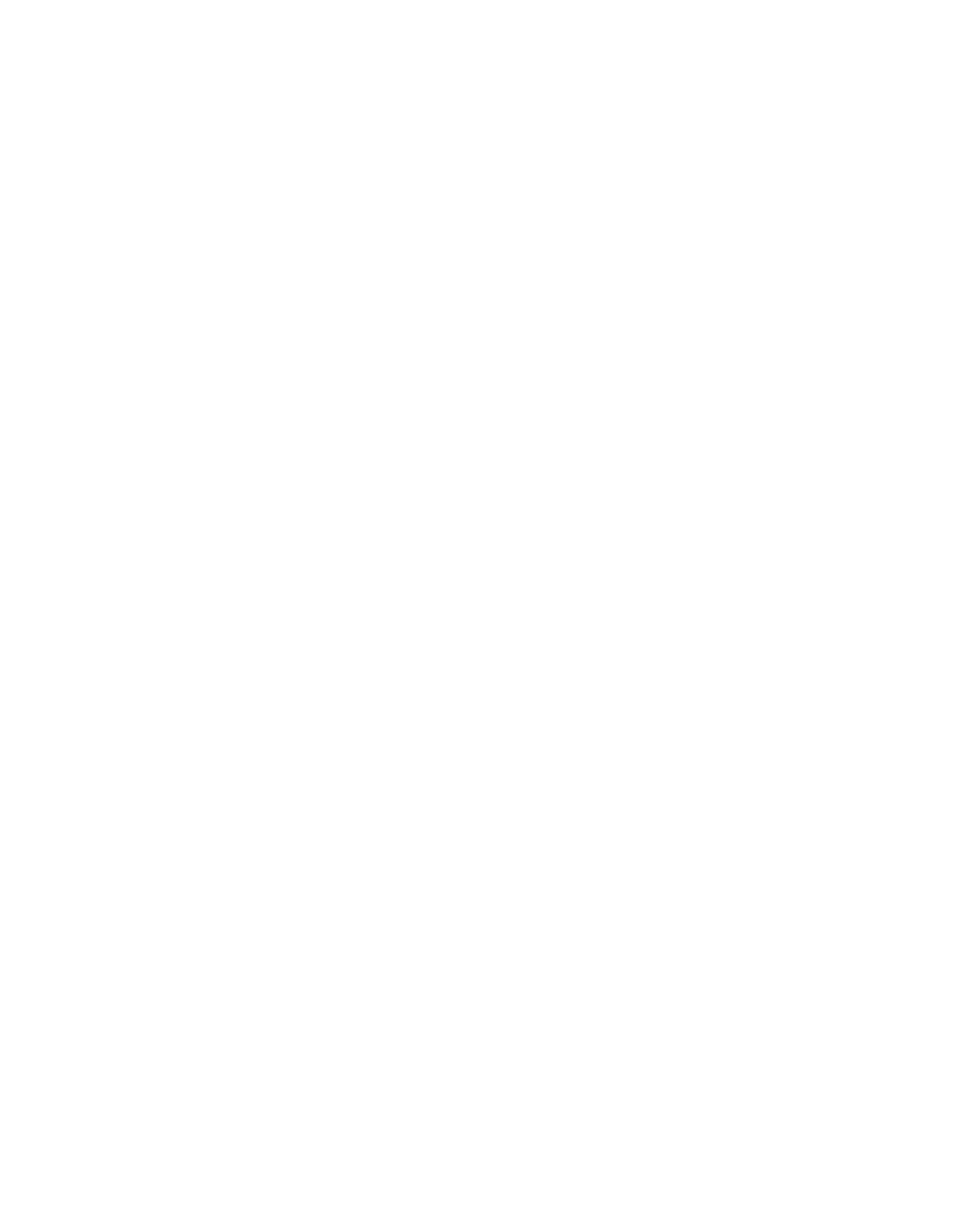architecture and runtime systems. However, previous methods are all at too high a level of abstraction to capture hardware specific timing channels

To fully account for information flow security in critical systems, researchers have proposed Gate-Level Information 5 Flow Tracking (GLIFT). See, Hu et al., "Theoretical Fundamentals of Gate Level Information Flow Tracking," IEEE Trans. Computer-Aided Design of Integrated Circuits and Systems (2011). GLIFT monitors all digital information flows by tracking individual bits through Boolean gates. At 10 such a low level of abstraction, GLIFT is able to capture all transition activities including register to register timing. As a result, all digital information flows are made explicit, including timing channels that are inherent in the underlying hardware implementation but invisible to programmers. Previous work by some of the inventors has illustrated the employment of GLIFT for building verifiably information flow secure high-assurance systems. GLIFT has been shown to be effective in detecting timing channels in bus protocols such as I2C and USB. See, Oberg et al., "Information flow 20 isolation in I2C and USB," Design Automation Conference (DAC), 2011 48th ACM/EDAC/IEEE.

An execution lease architecture was developed to strictly bound the effects of untrusted programs. See, M. Tiwari, et al., "Execution leases: a hardware-supported mechanism for 25 enforcing strong non-interference," in MICRO 2009, MICRO 42, pp. 493-504 (2009). This architecture employs GLIFT to show provable information flow isolation between different execution contexts. Further, GLIFT has been used to build a provably information flow secure system from the 30 ground level up. See, M. Tiwari, et al, "Crafting a usable microkernel, processor, and I/O system with strict and provable information flow security," Proc. of the 38th annual international symposium on Computer architecture (ISCA'11), pp. 189-200 (New York, N.Y., 2011). Although 35 GLIFT provides an effective approach for enforcing information flow security, the existing GLIFT method only targets a two-level linear security lattice and thus only considers two-level security labels, e.g., trusted < untrusted or, the dual, unclassified < confidential.  $40<sup>1</sup>$ 

Many systems benefit from or require multi-level security (MLS). For example, data objects in military usage are typically classified into at least four security levels, namely top secret, secret, confidential and unclassified. A two-level linear security lattice simply cannot be used for modeling 45 such a policy. In addition, many systems tend to be interested in non-linear lattices for modeling security policies.

For example, it is often desirable to have a policy which requires isolation of the highest security level (Top Secret) from several incomparable entities (e.g., Secret US and 50 Secret UK). That is, the model specifies that Secret US and Secret UK are at the same level but represent two different objects. More specifically, Top Secret might be the label for a data encryption process which requires that Secret US and Secret UK learn nothing other than the cipher-text while it 55 is perfectly secure for processes Secret US and Secret UK to learn information about one another. Prior applications of GLIFT can't provide more than two levels.

#### SUMMARY OF THE INVENTION

60

An embodiment of the invention expands gate level information flow tracking beyond two levels to more generalized security lattices in order to adapt to a wider range of systems. A preferred method for providing multi-level 65 security to a gate level information flow receives or specifies a security lattice having more than two security levels. The

4

security lattice defines how security levels relate to each other. A hardware design implementing information flows including flows having security levels specified by the security lattice is received. Logic is created for testing the hardware design in view of the security lattice. A logic function is created based upon the hardware design and the logic for testing to implement the security lattice.

A method for providing multi-level security to a gate level information flow receives a hardware design in a hardware description language. At least a portion of the hardware design is synthesized to gate level primitives. Functional component tracking logic supporting more than two-security levels is built from the gate level primitives. Functional components in the hardware design are simulated with the functional component tracking logic.

## BRIEF DESCRIPTION OF THE DRAWINGS

FIG. 1A illustrates a two-level security lattice;

FIGS. 1B-1D illustrate multi-level security lattices;

FIG. 2 illustrates a method and example hardware implementation of the invention for providing gate level information flow tracking (GLIFT) for generalized n-level lattice;

FIG. 3 illustrates a constructive method of the invention for providing generalized multi-level GLIFT while reducing the general GLIFT logic generation problem to solving just two-input gates; and

FIG. 4 illustrates experimental simulation results comparing area and delay of tracking logic for AND-2 under n-level linear lattices normalized to those under two-level linear lattice.

#### DESCRIPTION OF THE PREFERRED **EMBODIMENTS**

Methods of the invention meet high-level requirements for both integrity and confidentiality. Methods of the invention incorporate a formal model of information flow security. The model classifies data objects in a system into different security levels, tracks the flow of information between security domains, and enforces a specific security policy such as non-interference. While non-interference is a strong and useful security policy, it requires tight information flow control (IFC) to prevent unintended interactions between different system components resulting from harmful flows of information.

Preferred methods of the invention can be implemented via computer code stored on a non transient medium. Methods of the invention can also be implemented in hardware devices and systems that connected to microprocessors or other devices being evaluated for timing channels.

Information flow tracking (IFT) is a frequently used technique for enforcing IFC. IFT associates a label with data, and monitors the propagation of this label through the system to check if sensitive data leaks to an unclassified domain or if integrity-critical components are affected by untrusted data. IFT has been deployed at various abstraction levels of a computing system, including in programming languages, compiler/OS, instruction set architecture and runtime systems. However, previous methods are all at too high a level of abstraction to capture hardware specific timing channels. With more functional units, such as security primitives, being built into hardware to meet performance and power constraints, the present invention recognizes that embedded security be enforced from the underlying hardware up.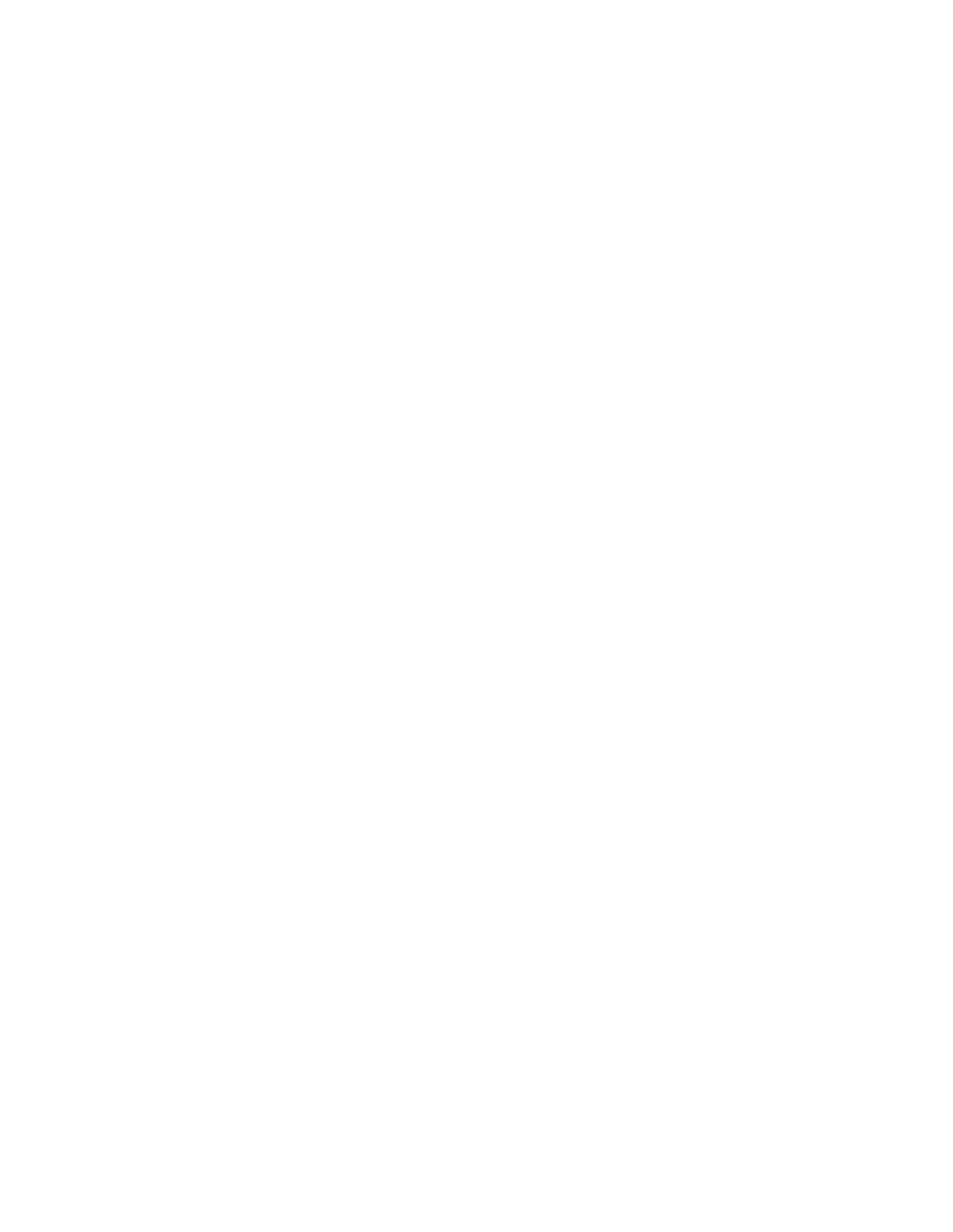35

45

 $50^{\circ}$ 

55

 $60^{\circ}$ 

65

Particular embodiment methods of the invention provide the secure control of mission critical data flows through computer systems. Particular example systems that can benefit from such data include medical devices, banking systems or military operations. Methods of the invention can serve to limit, detect and/or prevent tagging of information at the bit level such that it can be followed through a computer system to test for security leaks or the potential for unwanted data to be added into a secure system. The state of the art hardware level information tracking however only allows for a binary determination of whether data is "trusted" or "un-trusted". In real world applications, security levels can be many and include, for example, the military's use of "top secret", "secret", "classified" and "un-classified". Embodiments of the invention provide a new ability to track data of different pedigrees.

Embodiments of the invention receive a design that is in a hardware description language. The design, or at least a portion of the design is synthesized down into low level  $_{20}$ hardware components—gate level primitives. Multi-level security tracking logic is then added to these gate level primitives. The hardware design can then be tested in a multi-security setting. That is, particular inputs can be labeled automatically or with user input or selection prompts  $\,$  25  $\,$ via a user interface as 'top secret', 'secret1', etc. and information flows about those inputs can be analyzed via the code and information presented about the same can be presented through a user interface.

Testing can determine, for example, whether or not 'top secret' information is leaking to an 'unclassified' location. A hardware design can be analyzed by the method with respect to a multi-level general security policy to maintain distinctions between each of the multiple levels of security.

Preferred embodiments of the invention will now be discussed with respect to the drawings. The drawings may include schematic representations, which will be understood by artisans in view of the general knowledge in the art and the description that follows. Features may be exaggerated in  $_{40}$ the drawings for emphasis, and features may not be to scale.

A preferred method of the invention accepts a security lattice as an input. In the art, a lattice model is known for describing communication channels and information flows policies. An information flow policy can be modeled as a finite security lattice  $\{SC, \sqsubseteq\}$ , where SC is the set of security classes indicating different security levels of data objects and  $\square$  defines the partial order on these security classes. Let  $L:O \rightarrow SC$  be a function which returns the security class of its input object O. For example,  $L(x)$ denotes the security class of an object  $x \in O$  The security class of A is no higher (or more restrictive) than that of B if  $L(A) \sqsubseteq L(b)$ . In this case, information flowing from A to B will not violate the policy specified by the lattice and thus is secure.

FIGS. 1A-D illustrate few simple security lattices. In FIGS. 1A-1C, there are respectively two, three and four levels of security. As indicated by the arrows, the information flow is only permitted from a lower level up to higher levels, and not in the reverse direction. The example of FIG. 1D includes additional possible flows between levels Secret1 and Secret2. This is a military square lattice, and includes four security classes, i.e., SC={S0, S1, S2, S4}. In confidentiality analysis, S3 may stand for Top Secret, S0 can be Unclassified; S1 and S2 are two incomparable security classes that reside between Top Secret and Unclassified. The

partial order defined by the lattice is  $SO^{\delta} S1$ ,  $SO^{\delta} S2$ ,  $S1^{\delta} S3$ ,

and  $S2^{\delta}$  S3. The arrows show the permissible information flows that do not lead to a security violation.

Let  $\oplus$  denote the least upper bound operator on security classes. Given two security classes S1 and S2, S1⊕S2 calculates the most restrictive security class S, satisfying that  $SI\overline{\smile} S$  and  $S2\overline{\smile} S$ . For the military square lattice of FIG. 1D, we have  $S0 \oplus S1 = S1$  and  $S1 \oplus S2 = S3$ . Previous IFC methods tend to be conservative in calculating the security class for the output of an operation since they do not consider the value that the objects can take and consider solely its security level. A higher security level will often not affect a lower one, even if it is involved in a computation. Specifically, consider n data objects A1, A2, . . . , An belonging to security classes  $S1, S2, \ldots, S<sup>n</sup>$  respectively. When an operation is performed on these data objects, the security class of the output will be determined using equation (1). This is doubtlessly secure since we have  $L(Ai) \square S$ ,  $i-1, 2, \ldots$ , n. However, it can be conservative because information contained in the data objects may not necessarily affect the output.

$$
S = S1 \oplus S2 \oplus \ldots \oplus Sn \tag{1}
$$

GLIFT with the invention provides a more precise approach to IFC in that the output is bounded to the most restrictive security class whose data actually has an influence at the output. Prior GLIFT methods are only capable of targeting the two-level linear lattice of FIG. 1A. Table 1 defines the symbolic rules, namely label propagation rules, for calculating the security class of the output on an example two-input AND gate (AND-2). In the table, the symbol (S0, 0) represents a class S0 logic '0' input; (S1, 1) denotes a class S1 logic '1' input, and so forth.

TABLE 1

| GLIFT label propagation rules for AND-2<br>on the two-level linear security lattice. |         |         |         |         |  |  |  |
|--------------------------------------------------------------------------------------|---------|---------|---------|---------|--|--|--|
| AND                                                                                  | (S0, 0) | (S0, 1) | (S1, 0) | (S1, 1) |  |  |  |
| (S0, 0)                                                                              | (S0, 0) | (S0, 0) | (S0, 0) | (S0, 0) |  |  |  |
| (S0, 1)                                                                              | (S0, 0) | (S0, 1) | (S1, 0) | (S1, 1) |  |  |  |
| (S1, 0)                                                                              | (S0, 0) | (S1, 0) | (S1, 0) | (S1, 0) |  |  |  |
| (S1, 1)                                                                              | (S0, 0) | (S1, 1) | (S1, 0) | (S1, 1) |  |  |  |

Consider S0 and S1 as the trusted and untrusted security classes respectively. From row 4, column 1 of table 1, whenever one of the inputs of AND-2 is trusted 0, the output will be dominated to (S0, 0). In this case, information contained in the other input will not be able to flow to the output since its output will be a constant 0 regardless. This is opposed to the conventional operator which would have conservatively computed S0  $\oplus$  S1=S1 as the output label even though  $(S1, 1)$  has no affect on the output.

#### Example Three-Level Liner Security Lattice

Embodiments of the invention expand GLIFT to multilevel lattices. To illustrate an example embodiment, example security classes, the ordering of the classes and bit encodings are defined. The process illustrates also how to expand to a general N-level linear lattice and a four-level square. In the example three-level linear security lattice, the security classes are  $SC = \{S0, S1, S2\}$ . One can expand two rows and columns upon Table 1 to include label propagation rules defined for S2, which is shown in Table 2. This also indicates the compatibility and reducibility of label propagation rules among different linear security lattices.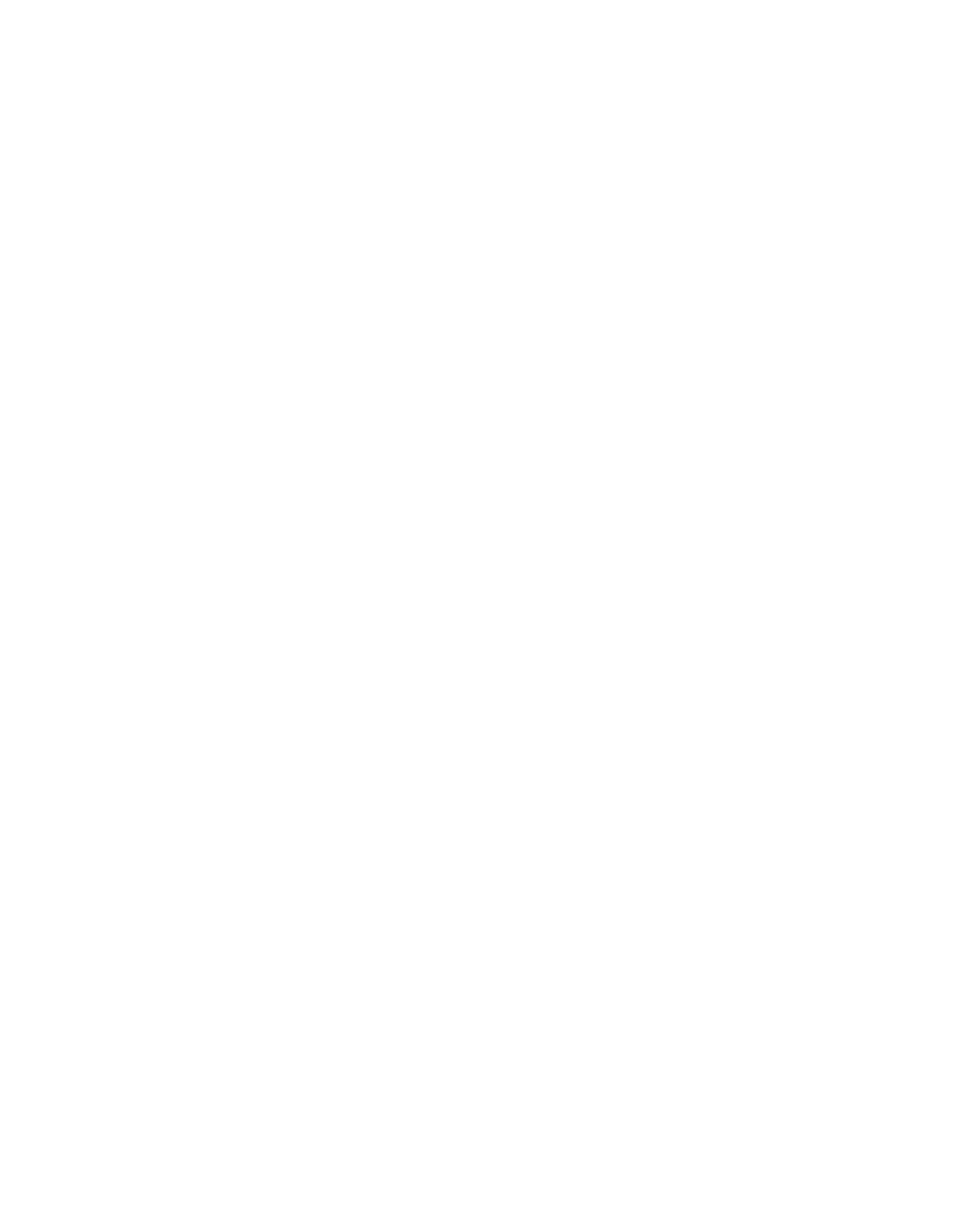5

15

25

 $40$ 

 $45$ 

| GLIFT LABEL PROPAGATION RULES FOR AND-2 ON THE<br>THREE-LEVEL LINEAR SECURITY LATTICE. |                                                                |                                                                |                                                                |                                                                |                                                                |                                                                |  |  |
|----------------------------------------------------------------------------------------|----------------------------------------------------------------|----------------------------------------------------------------|----------------------------------------------------------------|----------------------------------------------------------------|----------------------------------------------------------------|----------------------------------------------------------------|--|--|
| AND                                                                                    | (S0, 0)                                                        | (S0, 1)                                                        | (S1, 0)                                                        | (S1, 1)                                                        | (S2, 0)                                                        | (S2, 1)                                                        |  |  |
| (S0, 0)<br>(S0, 1)<br>(S1, 0)<br>(S1, 1)<br>(S2, 0)<br>(S2, 1)                         | (S0, 0)<br>(S0, 0)<br>(S0, 0)<br>(S0, 0)<br>(S0, 0)<br>(S0, 0) | (S0, 0)<br>(S0, 1)<br>(S1, 0)<br>(S1, 1)<br>(S2, 0)<br>(S2, 1) | (S0, 0)<br>(S1, 0)<br>(S1, 0)<br>(S1, 0)<br>(S1, 0)<br>(S1, 0) | (S0, 0)<br>(S1, 1)<br>(S1, 0)<br>(S1, 1)<br>(S2, 0)<br>(S2, 1) | (S0, 0)<br>(S2, 0)<br>(S1, 0)<br>(S2, 0)<br>(S2, 0)<br>(S2, 0) | (S0, 0)<br>(S2, 1)<br>(S1, 0)<br>(S2, 1)<br>(S2, 0)<br>(S2, 1) |  |  |

We use A, B and O to denote the objects representing the inputs and output of AND-2 respectively. Their security classes are denoted by  $a_t$ ,  $b_t$  and  $o_t$  respectively. The GLIFT logic for AND-2 can be derived from table 2, which are shown in  $(2)$  and  $(3)$ .

$$
o_t[1] = Ba_t[1]\overline{a_t[0]}b_t[1] + A\overline{a_t[1]}b_t[1]\overline{b_t[0]} + a_t[1]\overline{a_t[0]}b_t[1]\overline{b_t[0]} \tag{2}
$$

$$
o_t[0] = B\overline{a_t[1]}a_t[0]\overline{b_t[1]} + \overline{B}a_t[1]\overline{a_t[0]}b_t[1]\overline{b_t[0]} +
$$
  

$$
\overline{Aa_t[1]}a_t[0]b_t[1]\overline{b_t[0]} + A\overline{a_t[1]}b_t[1]\overline{b_t[0]} + \overline{a_t[1]}a_t[0]\overline{b_t[1]}b_t[0]
$$
 (3)

For the example three-level linear lattice, two-bit labels are used to denote three security classes. This leads to a don't-care input set because two binary bits can encode a total of four security classes. As an example, assume S0, S1 and S2 are assigned binary codes "00", "01" and "10" 30 respectively. Then, the input pattern "11" will be don't-care condition. Such don't-care input combinations will not lead to a security policy violation since the fourth security class is undefined. However, denoting such don't-care conditions to the logic synthesizer will lead to better implementation results. Equations (4) and (5) give the GLIFT logic with consideration of the don't-care input set. These are less complex as compared to  $(2)$  and  $(3)$  respectively.

$$
o_t[1] = Ba_t[1] + Ab_t[1] + a_t[1]b_t[1] \tag{4}
$$

 $(5)$  $o_t[0] =$  $Ba_t[0]\overline{b_t[1]} + \overline{B}a_t[1]b_t[0] + A\overline{a_t[1]}b_t[0] + \overline{A}a_t[0]b_t[1] + a_t[0]b_t[0]$ 

For the n-level linear lattice, there are a total of  $(2 n)^2$ entries in the label propagation rule table. Thus, this approach will soon become intractable as n grows. Preferred embodiments provide an alternate way to derive GLIFT 50 logic under arbitrary level of linear lattices.

N-Level Security Lattice

FIG. 2 illustrates a preferred method of the invention toward deriving GLIFT logic under an n-level linear lattice, which converts two-level GLIFT security labels to n-Level 55 security level lattice. In FIGS. 2, A and B are the data inputs. The inputs A and B are provided to a two-level label propagation logic 10. The Two-Level Label Propagation logic can be the label propagation for any 2-level GLIFT logic function, including prior GLIFT discussed in the 60 background of the application. The variables  $a$ [n] and  $b$ [n] are security labels of the inputs A and B. The n here represents the size of the linear lattice, in other words, a,[n] and b<sub>*z*[n]</sub> are from an n-level lattice. A comparator 12 compares the security levels of  $a_t[n]$  and  $b_t[n]$  and identifies 65 the higher level security label. The wire bg represents which label is of higher security, having been identified by the

comparator 12. The write  $g_t$  is the output of the 2-level label propagation block and  $o<sub>i</sub>[n]$  is the security label of the output.

Since each two of the security classes within an n-level linear lattice are comparable, the comparator 10 can be used to convert the input labels, *i.e.*, security classes, to two-level and use the GLIFT logic under the two-level linear lattice for label propagation in the logic 12. Preferred GLIFT logic for the two-level linear lattice for label propagation is given in J. Oberg, et al., "Theoretical Analysis of Gate Level Information Flow Tracking," Proc. Of the Design Automation Conference (DAC) pp. 244-47 (2010). At the output stage, a multiplexer 14 is used to select the correct security class according to the output from the GLIFT logic. This approach expands GLIFT to arbitrary linear security lattices.

GLIFT logic according to FIG. 2 for the AND-2 gate is given in  $(6)$  and  $(7)$ . The logic is obtained under the four-level lattice by expanding the propagation rule set of Table II and applying the FIG. 2 logic. It remains constant even as n grows.

$$
o_t[1] = Ba_t[1] + Ab_t[1] + a_t[1]b_t[1]
$$
\n<sup>(6)</sup>

$$
o_t[0] = Ba_t[1]a_t[0] + Ba_t[1]b_t[1]b_t[0] + Ba_t[0]b_t[1] +
$$
  

$$
A\overline{a_t[1]}b_t[0] + \overline{Aa_t[1]}a_t[0]b_t[1] + Ab_t[1]b_t[0] + a_t[0]b_t[0]
$$

For an m-level linear lattice, it is possible to use the comparator for the n-level linear lattice. There can be an additional don't-care input set for an m-level linear lattice. By choosing a proper n satisfying  $| \log_2 m | = | \log_2 n |$ , m or denoting the don't-care conditions to the logic synthesizer, one can obtain optimized GLIFT logic with reduced area and delay.

Military Square Lattice

FIG. 1D show an example military square lattice. A principle difference between the military square lattice and linear ones such as shown in FIGS. 1B and 1C is that the square lattice contains incomparable security classes, i.e., S1 and S2. This results in more subtle cases in label propagation. As an example, consider AND-2 with inputs  $(S1, 0)$  and (S2, 0). The output is doubtless logic '0'. In this case, both inputs have an influence at the output. Which label to choose at the output is not obvious since neither S1 or S2 is more restrictive than the other. Fortunately, S1, S2 and even S3 are all safe security classes for the output since they will not lead to an information security policy violation. However, S1 and S2 are more restrictive than S3. Thus, either S1 or S2 can be selected as the security class for the output.

To make it different from the four-level linear lattice, we choose S1 for the AND-2 gate while S2 for the two-input OR gate (OR-2) when both S1 and  $S<sup>2</sup>$  are safe. Under such convention, the GLIFT logic for AND-2 under the military square lattice can be formalized as follows:

$$
o_t[1] = Ba_t[1]\overline{b_t[0]} + Ba_t[1]a_t[0] + A\overline{B}b_t[1] +
$$
  

$$
\overline{A}Ba_t[1] + A\overline{a_t[0]}b_t[1] + Ab_t[1]b_t[0] + a_t[1]b_t[1]
$$
 (8)

$$
o_t[0]=
$$

#### $\overline{B}a_t[1]\overline{b_t[1]}b_t[0] + Ba_t[0] + \overline{Aa_t[1]}a_t[0]b_t[1] + Ab_t[0] + a_t[0]b_t[0]$

 $(9)$ 

The problem with tracking information flows on a nonlinear security lattices lies in that the security class of the output can be chosen too conservatively (although safe). A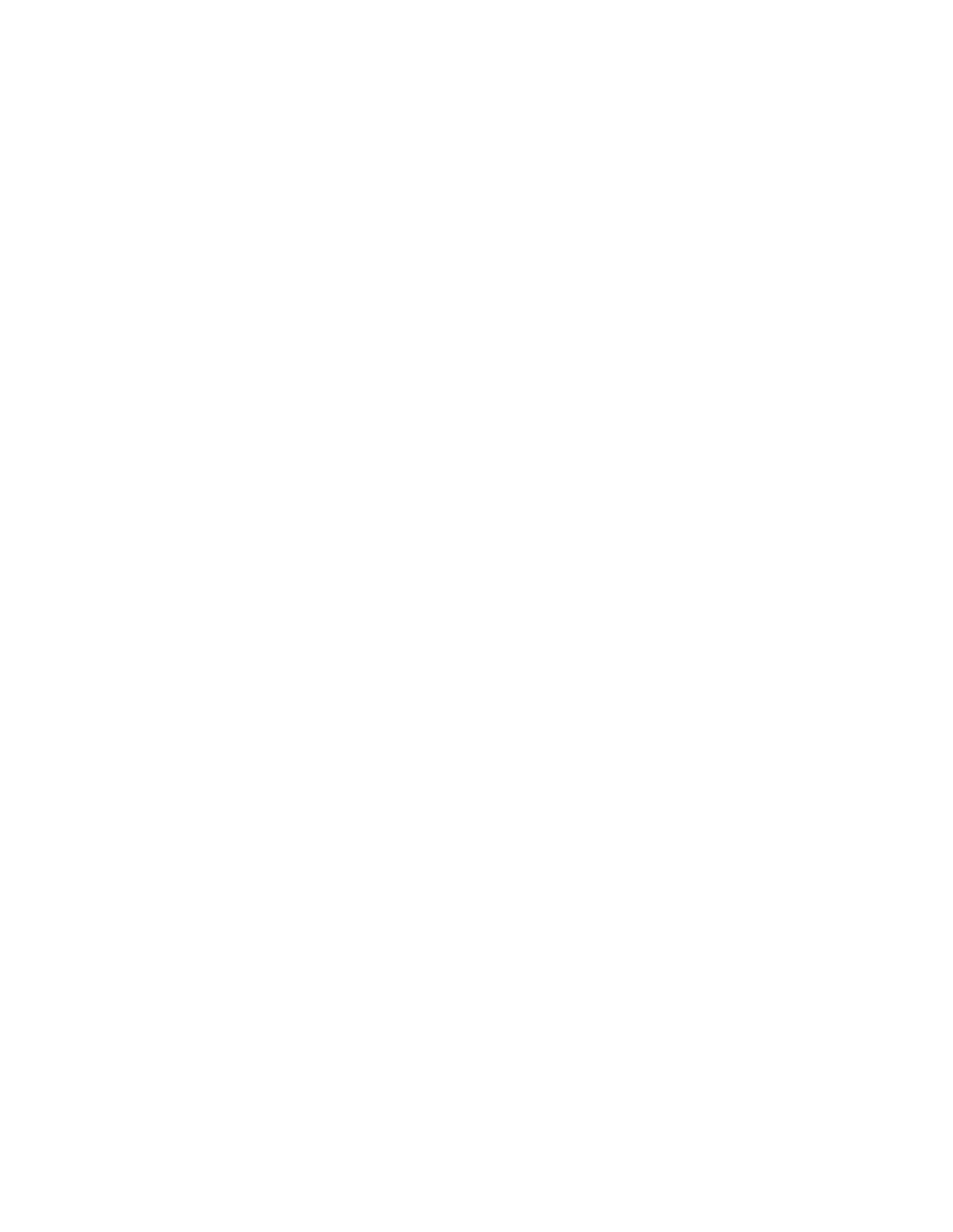possible solution is to construct a candidate set of security classes that will not lead to an information flow policy violation and then choose the most restrictive one(s) from the candidate as the output label.

Complex Multi-Level GLIFT Libraries

More complex GLIFT libraries and circuits consisting of multiple-input gates can be created in a constructive manner. FIG. 3 shows such a constructive method, which reduces the general GLIFT logic generation problem to solving just two-input gates. With the logic of FIG. 3, GLIFT logic can 10 be generated in linear time, and the tracking logic for components in digital circuits discretely from a functionally complete GLIFT library.

In FIG. 3, the basic design flow for inserting GLIFT logic into a design is shown. First, the GLIFT logic for every gate 15 in a hardware design is created and stored in a basic GLIFT library 20 to be used later when analyzing a circuit. An example analysis of a multiplexor 22 is shown. Inputs A, B, and S are inputs to multiplexer (MUX) with output f Gate-level logic gates 24 are mapped for the multiplex or 22 20 from the basic GLIFT library 20. In this example, this MUX 22 then has all of its gates replaced by its appropriate GLIFT logic 26 that was previously created and stored in the basic library 20 and selected based upon the mapping. A GLIFT multiplexor functional component 26 is constructed from 25 individual gate GLIFT logic modules from the library, which in this case are GLIFT AND, GLIFT OR, and GLIFT INV. GLIFT AND is the GLIFT logic for an AND gate, GLIFT OR that of an OR, and GLIFT INV that of an inverter. This GLIFT logic 26 for a MUX functional component can now 30 be added into a complex library module 28 as shown in the Complex GLIFT Library. From this library, a Digital Circuit 30 can then have its logic, functional component by component, replaced with multi-level security logic to create a multi-level GLIFT circuit 32. 35

Label-Propagation Generalized

The invention provides a strategy for propagating labels precisely through a boolean function by using the input values and the Boolean function itself to determine a Candidate Set of labels that are all information flow secure 40 assignments, and then choose the least conservative label from this set.

As an example, to be information flow secure when an output is labeled S1, the method checks whether the only inputs that can affect the output should have labels that are 45 dominated by S1 in the lattice. In case there is more than one non-comparable label in the Candidate Set, the method shows that it is information flow secure to choose any one of them to be propagated.

Understanding the determination of candidate labels is 50 aided by a definition of the Conflict Set of a label. The conflict set for a label includes labels that are either more conservative or labels that are mutually unordered with the label under consideration. For the purposes of non-interference, once an output is assigned a label, no input with a label 55 belonging to the assigned label's conflict set should be able to affect the value of the output.

Algorithms 1 and 2 provide a preferred embodiment label propagation method for a general lattice. The method takes as inputs the logic function and the lattice of labels, and 60 generates a shadow logic function that tracks information flow through the given logic function. This requires enumerating the entire truth table for the shadow logic function, and for each row of the shadow truth table, assigning a precise yet safe security label from the lattice to the output. 65

In the first step, the algorithm generates inputs for the truth table of the shadow logic function by iterating over

every possible assignment to the function's inputs and their labels. The second step executes for each row in the shadow truth table. The algorithm begins by considering every label in the lattice as a potential candidate label for the output. For this, the algorithm computes the current label's conflict set and uses these to find inputs that have labels belonging to this conflict set. A check is conducted to determine whether any combination of inputs that have conflicting labels can affect the value of the output. If the output is affected by some combination of such inputs, then the current label under consideration is not a valid candidate output label. The algorithm then moves on to examine the next label, until, in the worst case, the most conservative label is added to the candidate set.

Algorithm 1 shows the main algorithm for propagating labels through "F" when the labels belong to a general lattice. For each row of the shadow truth table, the algorithm works by determining the lowest possible label such that no combination of inputs with a label above or incomparable with the chosen label can affect F's output.

| procedure propagateLabel                                             |
|----------------------------------------------------------------------|
| input F : combinatorial logic function                               |
| input Labels : set of all labels                                     |
| input Lat : lattice representation of all labels                     |
| input $X$ : set of inputs to $F$ with values in 0.1                  |
| input L: set of input labels with values in Labels                   |
| output Sh_F : truth table for shadow F                               |
| $X$ Set $\leftarrow$ Set of all possible assignments to X            |
| $LSet \leftarrow Set$ of all possible assignments to L               |
| {Shadow truth table requires all combinations of                     |
| # $X \cup L$                                                         |
| for each $XRow \in X$ Set do                                         |
| for each LRow ∈ LSet do                                              |
| Candidate set $\leftarrow \phi$                                      |
| {All labels are candidates for output label of                       |
| the row                                                              |
| for each label ∈ Labels do                                           |
| {C : Set of conflicting inputs for label}                            |
| $C \leftarrow \phi$                                                  |
| for each $l_i \in \text{LRow}$ do                                    |
| if Lat.conflictsWith(l,,label) then                                  |
| $\{x_i\}$ is the input corresponding to label $l_i\}$                |
| $C \leftarrow C \cup \{x_i\}$                                        |
| end if                                                               |
| end for                                                              |
| {Check if C affects $F(X_{row})$ }                                   |
| if not isAffectedBy(F, $X_{row}$ , C) then                           |
| Candidate_set $\leftarrow$ Candidate_set $\cup$ {label}              |
| end if                                                               |
| end for                                                              |
| $Sh_F_{row} \leftarrow$ Lat.ChooseMin(Candidate_set)                 |
| Print $X_{row}$ , $T_{row}$ , $Sh$ <sub>, <math>F_{row}</math></sub> |
| end for                                                              |
| end for                                                              |
| end procedure                                                        |

Algorithm 2 is used in Algorithm 1 to check if the value of a combinatorial function F is affected by a given subset of its inputs.

| procedure isAffectedBy                                |
|-------------------------------------------------------|
| input F : combinatorial logic function                |
| input $X_{row}$ : set of input values                 |
| input $C_{\text{row}}$ : a subset of inputs           |
| func <sub>row</sub> $\leftarrow$ F(X <sub>row</sub> ) |
| {Toggle each combination of subset's elements, and}   |
| {Check if F's output changes}                         |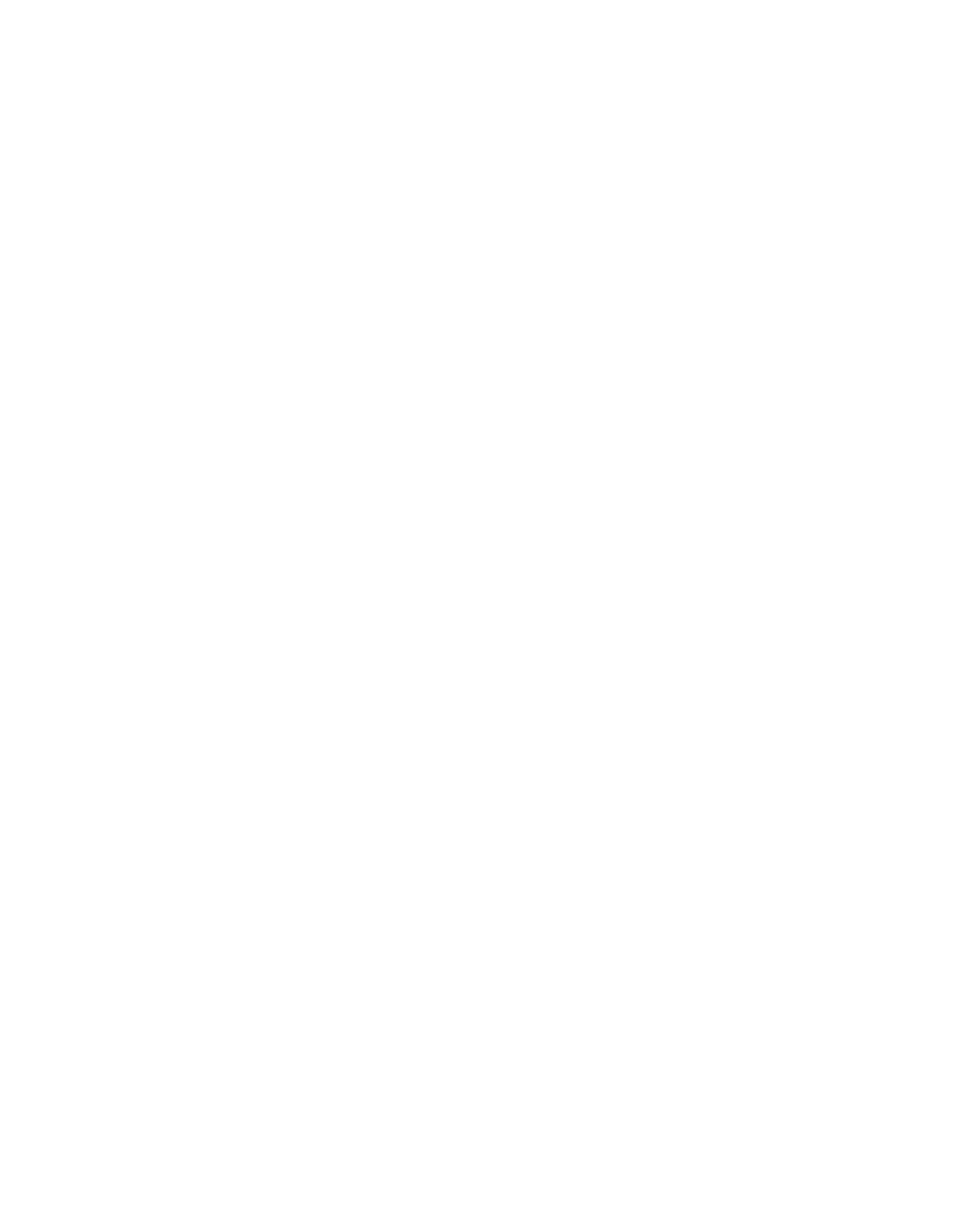$10$ 

|  | continued |
|--|-----------|

| for each Comb $\in$ power set of $C_{\text{max}}$ do<br>Comb <sub>iny</sub> $\leftarrow \{\overline{c_i}\}\$ , where $c_i \in$ Comb<br>func <sub>inv</sub> $\leftarrow$ F(Comb <sub>inv</sub> U (X <sub>row</sub> - Comb))<br>if func <sub>iny</sub> $\neq$ func <sub>row</sub> then<br>return 1<br>end if |  |
|------------------------------------------------------------------------------------------------------------------------------------------------------------------------------------------------------------------------------------------------------------------------------------------------------------|--|
| end for<br>return 0                                                                                                                                                                                                                                                                                        |  |
| end procedure                                                                                                                                                                                                                                                                                              |  |

The most conservative label is always a candidate label, as information can flow from all labels to it (i.e., its conflict set is null). This ensures that the algorithm is guaranteed to assign at least one label for the output for every row in the  $_{15}$ shadow truth table. Having considered all labels, the algorithm will output a candidate set of labels that are all safe to be assigned to the output. The order in which labels are considered is not important.

In the final step, once a candidate set of labels is found, 20 the algorithm will assign the output label most precisely by choosing a label from the candidate set that is the least conservative (or is lowest in the lattice). This choice depends on the following two conditions:

Handling Totally Ordered Labels: If one label in the <sup>25</sup> candidate set is totally ordered and lesser than all the other candidates (i.e. there is a unique lowest candidate label), assign it as the output label.

Handling Mutually Unordered Labels: If there are multiple, mutually unordered labels in the candidate set (e.g. S1 and S2) that are lower than all other labels in the candidate set, then it is safe to choose either one as the output label. We will analyze this case in more detail.

For most cases, there is one label that is the lowest among  $_{35}$ the candidate labels. Multiple incomparable choices emerge when multiple non-comparable labeled inputs have no effect on the output. This occurs, for example, when both inputs a and b are 0 and have labels Secret1 and Secret2 from a square lattice (as shown in FIG. 1D). For this set by itself  $40^{\circ}$ affects the value of the output, and hence both Secret1 and Secret2 could be assigned to the output label legally and belong to the Candidate Set.

Conventionally, given two inputs with labels Secret1 and Secret2, the output would be marked as Top Secret. The 12

rithm checkes that the input's conflict set is ineffective, while not using Top Secret allows the output to remain at a lower security level.

An additional example can demonstrate why choosing any one label is secure. Add a new label Secret3 to the square lattice such that Secret1 dominates Secret3 while Secret<sub>2</sub> is incomparable with Secret<sub>3</sub>. The logic function to be shadowed has two steps: in the first step, Secret1 and Secret2 inputs produce an intermediate output, which is later AND-ed with Secret3-labeled input to create the final output. The interesting case occurs when all three inputs individually do not affect the output, for example when the functions at each step are 2-input AND gates, and all three inputs are 0s. When S1 is chosen after the first step,  $0_{\tiny \textit{Secret1}} \& 0_{\tiny \textit{Secret2}} = 0_{\tiny \textit{Secret1}} \cdot 0_{\tiny \textit{Secret1}} \& 0_{\tiny \textit{Secret3}} = 0_{\tiny \textit{Secret3}}.$ When Secret2 is chosen,  $0_{Secret1}$  &  $0_{Secret2}$   $0_{Secret2}$   $0_{Secret3}$   $0_{Secret4}$  or  $0_{Secret2}$ . This provides the output label being either a precise Secret3 or an imprecise (but safe) Secret2. In either case, the output was not labeled overly conservatively as Top Secret.

The example algorithm is not optimized for efficient execution time. Rather, it is deliberately independent of performance optimizations such as traversing the lattice from bottom to top. This was done for the purposes of illustration to emphasize how the security property is enforced. Artisans will recognize.

**Experimental Simulations** 

To show how the complexity of tracking logic for primitive gates scales, we generated GLIFT logic for the AND-2 gate under several linear security lattices with and without considering the Don't-care set. The resulting circuits are then synthesized using the ABC tool and mapped to the mene standard cell library. FIG. 3 shows the experimental results normalized to the area and delay of GLIFT logic under two-level linear lattice.

The experiments generated GLIFT logic for several IWLS benchmarks under the two to four level linear and square security lattices. Tracking logic is augmented discretely in a constructive manner from a functionally complete GLIFT library. The resulting circuits are synthesized using Synopsis Design Compiler and targeted to its 90 nm standard cell library for area, delay and power reports, as shown in Table III.

**TABLE III** 

|                   | Area $(\text{um}^2)$ |          |          |        | Delay $(ns)$ |          |       | Power $(mW)$ |       |        |
|-------------------|----------------------|----------|----------|--------|--------------|----------|-------|--------------|-------|--------|
| Benchmark         | $2$ -lev             | $3$ -lev | $4$ -lev | Square | $2$ -lev     | $3$ -lev | 4-lev | $3$ -lev     | 4-lev | Square |
| alu2              | 9833                 | 25787    | 30410    | 35571  | 2.10         | 2.71     | 2.66  | 4.99         | 6.45  | 6.95   |
| alu4              | 21242                | 54860    | 64457    | 75869  | 2.85         | 3.41     | 3.54  | 10.9         | 13.8  | 15.1   |
| pair              | 44261                | 113885   | 133797   | 159606 | 1.63         | 2.03     | 1.99  | 19.9         | 26.9  | 28.8   |
| i10               | 60371                | 153896   | 183421   | 216059 | 3.48         | 4.61     | 4.24  | 28.3         | 34.6  | 37.7   |
| C1355             | 16854                | 42910    | 50449    | 59677  | 1.46         | 1.75     | 1.80  | 7.42         | 10.4  | 10.1   |
| C1908             | 13682                | 33978    | 40279    | 47558  | 2.26         | 2.66     | 2.73  | 4.75         | 9.22  | 9.55   |
| C <sub>2670</sub> | 19670                | 50100    | 59216    | 69478  | 1.90         | 2.41     | 3.42  | 8.57         | 12.8  | 13.1   |
| C3540             | 32255                | 83947    | 98314    | 115755 | 2.66         | 3.20     | 3.10  | 14.3         | 19.8  | 21.0   |
| C5315             | 47318                | 122897   | 144400   | 171901 | 2.32         | 2.96     | 2.84  | 19.4         | 31.4  | 32.7   |
| C6288             | 83678                | 215020   | 250832   | 293322 | 8.73         | 9.84     | 10.2  | 23.8         | 53.8  | 52.8   |
| C7552             | 53603                | 135958   | 162224   | 190607 | 3.31         | 3.71     | 3.74  | 19.6         | 36.8  | 37.5   |
| <b>DES</b>        | 102563               | 269418   | 314533   | 379610 | 1.30         | 1.64     | 1.62  | 48.1         | 71.6  | 83.8   |
| N. Average        | 1.00                 | 2.57     | 3.03     | 3.58   | 1.00         | 1.22     | 1.26  | 2.55         | 3.80  | 4.00   |

method of the invention instead selects any one of the lowest candidate labels as the output label, even though they are 65 mutually unordered, while ensuring security and also maintaining precision. Security is maintained because the algo-

From Table III, GLIFT logic typically reports larger area and delay and consumes more power as the security lattices grow more complex. Row N. Average shows the average area, delay and power normalized to those under the two